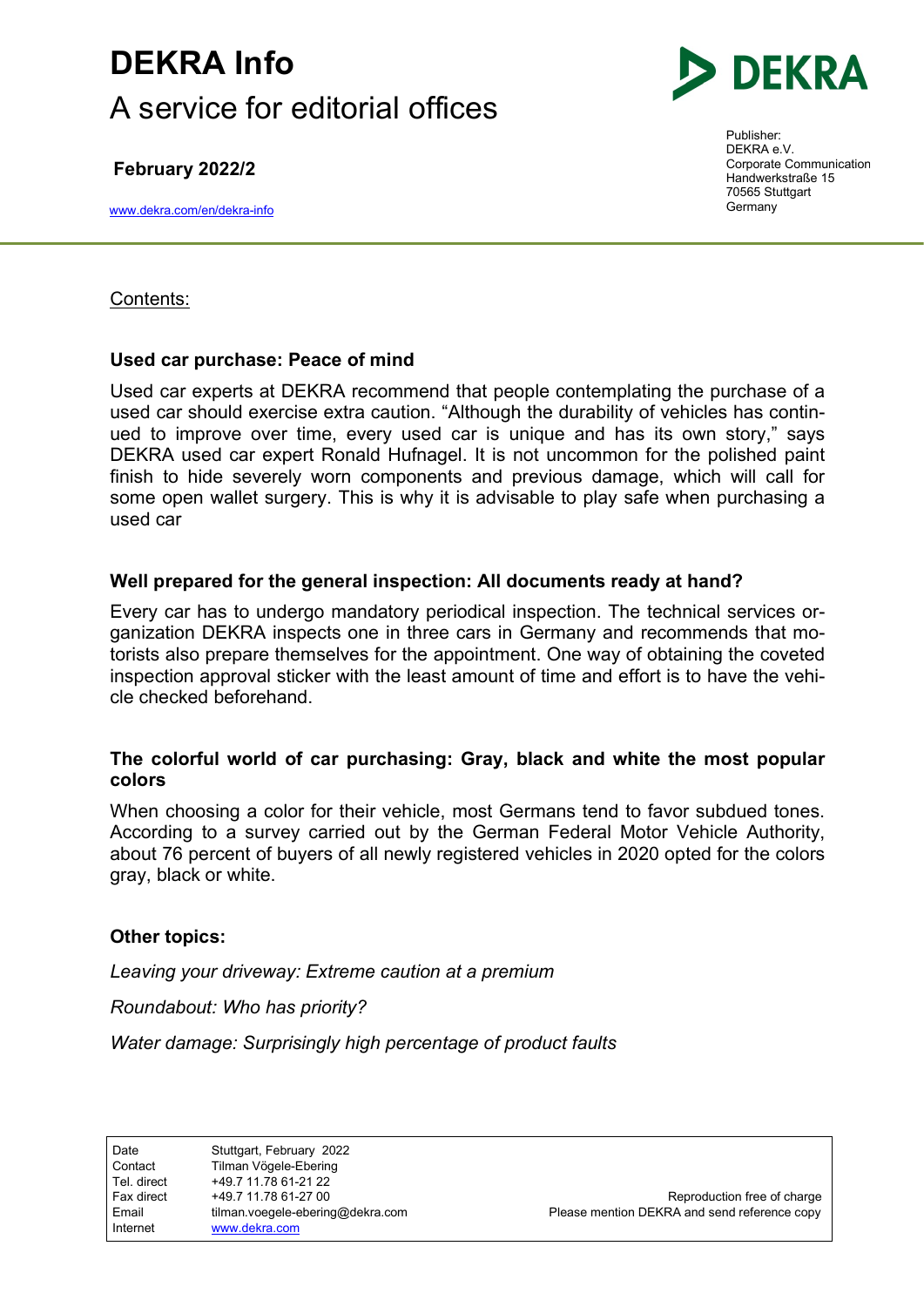



Photo: DEKRA

Reproduction free of charge Please mention DEKRA and send reference copy.

Editorial offices please note: The image can be obtained from the DEKRA Press Office. Tel. +49.711.7861-2122

#### Independent opinion: More peace of mind for your used car purchase

#### Reducing the risk involved in purchasing a used car

## Peace of mind

The used car experts at DEKRA advise anybody contemplating the purchase of a used car to exercise extreme caution. "Although the durability of vehicles has continued to improve over time, every used car is unique and has its own story," says DEKRA used car expert Ronald Hufnagel. It is not uncommon for the polished paint finish to hide severely worn components and previous damage, which will call for some open wallet surgery. This is why it is advisable to play safe when purchasing a used car.

It is one thing to buy the vehicle from a private individual and another from a car dealership. Purchasing from a private individual normally means that the vehicle purchase excludes any guarantee. "Bought as seen" can in some circumstances turn out to be a very expensive phrase. In contrast, a dealer is legally obligated to provide a guarantee; something that was significantly improved upon at the beginning of 2022.

If only to keep the level of complaints down, the car trade would thoroughly check the vehicle as standard and, if necessary, conduct repairs and have the inspection sticker renewed. Potential purchasers can have even more peace of mind if the inspection is carried out by an independent expert and the results documented by means of a used car seal or certification. Moreover, many dealerships offer an add-on used car guarantee.

Much of this is also possible when purchasing from a private individual. For example, private individuals can also obtain used car guarantees previously the preserve of the car trade. Potential purchasers can also play safe by having the vehicle inspected beforehand by a neutral expert. The DEKRA Seal, for example, even allows the choice between three different focal points – mechanics, appearance/interior and electronic systems. One important benefit of this is that the resulting independently produced documentation offers a sound basis for negotiation for both parties, especially as the strengths and weaknesses of the vehicle have been clearly set out. It means that the purchaser need not run the risk of "buying a pig in a poke" and the seller can obtain a fair price. DEKRA Info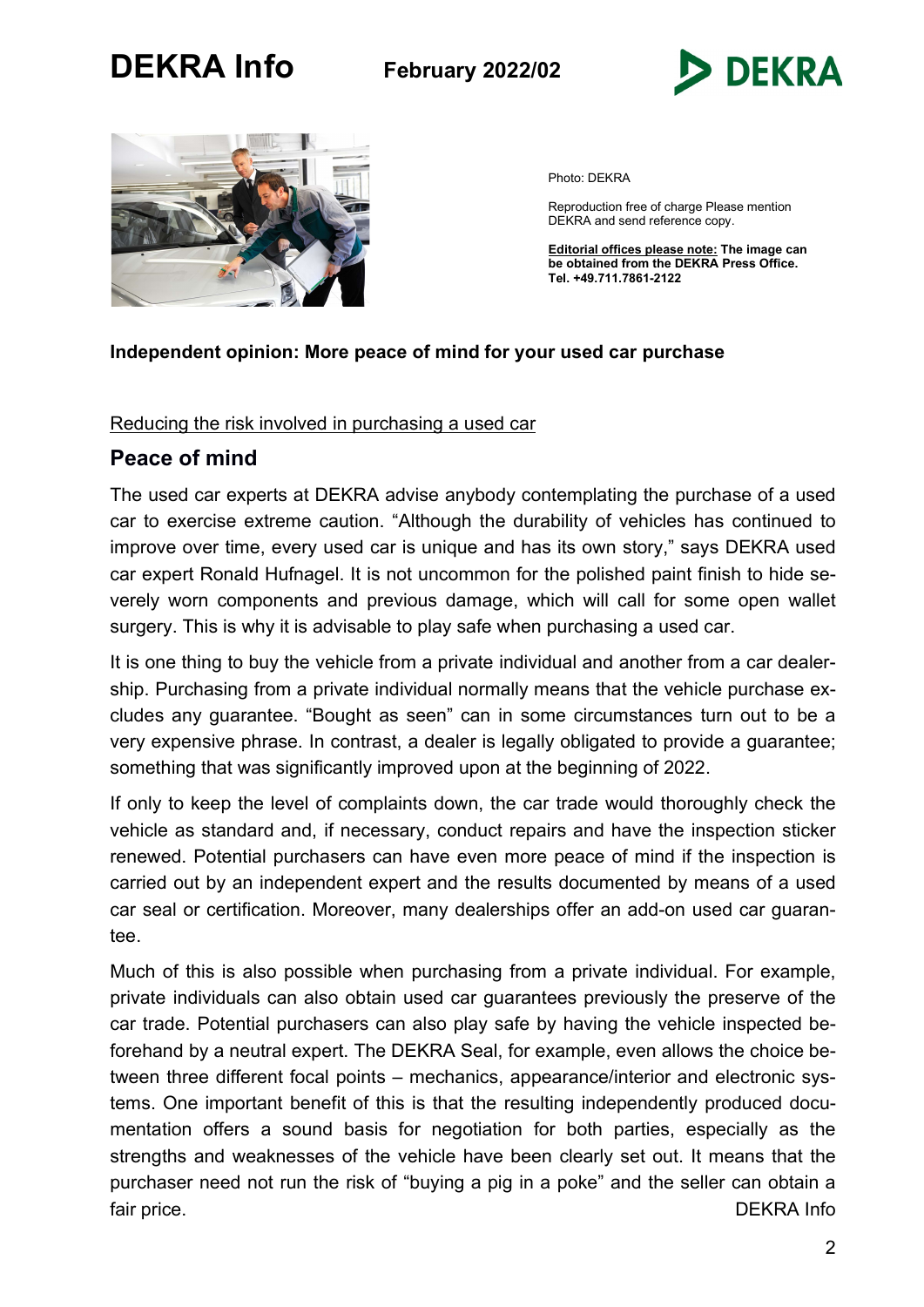



Photo: DEKRA

Reproduction free of charge Please mention DEKRA and send reference copy.

Editorial offices please note: The image can be obtained from the DEKRA Press Office. Tel. +49.711.7861-2122

### Leaving your driveway: Enter road traffic carefully

#### Leaving your driveway

## Extreme caution at a premium

Poor visibility, passing pedestrians and through traffic – people leaving their driveway to enter the traffic flow must be extra careful not to cause an accident. The road traffic regulations have stipulated clear rules for this tricky situation. Those leaving the driveway to enter traffic are always to behave so as not to endanger other road users. DEKRA Accident expert Andreas Schäuble reminds readers that in low visibility conditions motorists are even obligated to inch their way towards the exit or to have themselves directed. Moreover, if the intention is to enter traffic, this is to be indicated by the "timely and unambiguous" use of indicator lights.

The same rule also applies in low density traffic areas, when leaving a pedestrian precinct to enter a roadway, or when starting from the side of the road. In all these situations drivers are expected to exercise extreme caution because they are entering the traffic flow. They must not only allow pedestrians to pass on the sidewalks but also cyclists on cycle paths and traffic on the road. The vehicles on the opposite side of the road also have priority.

In the event of an accident the motorist entering traffic is at a minimum partially at fault insofar as the contrary cannot be proven. This can even apply when other road users have behaved contrary to road traffic regulations. Depending on the circumstances, courts have apportioned at least some blame to the cyclist, but the extent of this can vary enormously from case to case. Nevertheless, the motorist must always assume that others may act contrary to the road traffic regulations.

The official statistics record accidents involving entering and exiting driveways in the same category as the ones occurred when turning off the road, turning around and reversing. Inappropriate behavior in these situations is one of the most common causes of accidents involving personal injury. The Federal Office for Statistics recorded over 56,000 cases in 2019 – this was more than for the non-observance of rights of way, failure to maintain correct distance or speeding. The maintain of DEKRA Info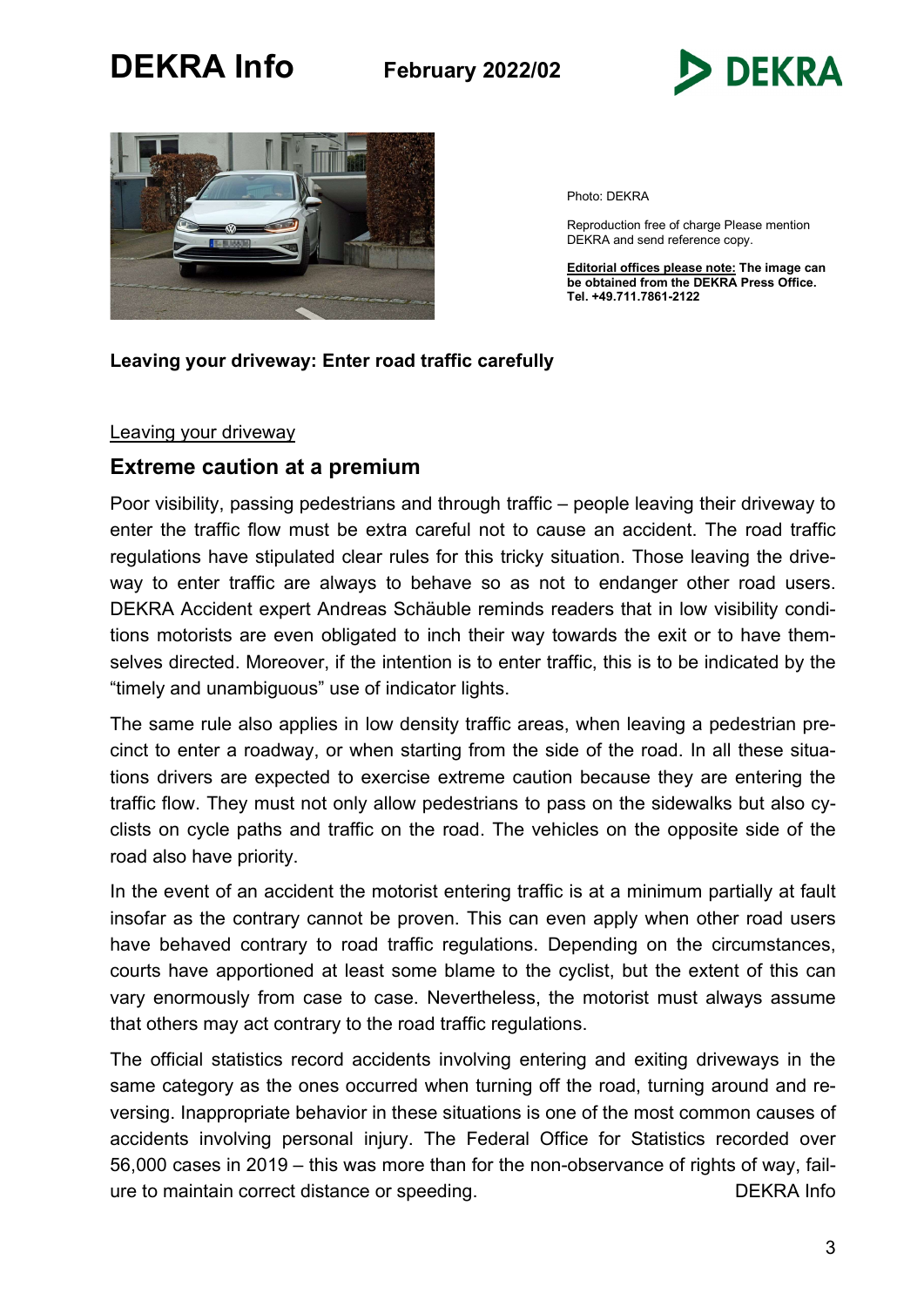



Photo: DEKRA

Reproduction free of charge Please mention DEKRA and send reference copy.

Editorial offices please note: The image can be obtained from the DEKRA Press Office. Tel. +49.711.7861-2122

Preparing for the periodical safety inspection

# All necessary documents ready at hand?

Every car has to undergo mandatory periodical safety inspection. The next inspection date is indicated on the inspection sticker attached to the rear number plate. The color indicates the year the next mandatory inspection is due. The number at the top indicates the month. In 2022 all vehicles bearing a brown sticker are due for inspection. Car owners discovering a yellow sticker on their number plate will have to get a move on as this means that the inspection is well overdue.

The technical services organization DEKRA inspects one in three of cars in Germany and recommends that motorists should not turn up unprepared for the appointment. One way of obtaining the coveted inspection approval sticker with the least amount of time and effort is to get the vehicle checked beforehand.

Documents required for the general inspection include the original of the license certificate part I (formerly the vehicle registration documentation). A follow-up inspection also requires the previous general inspection report otherwise a completely new general inspection will be undertaken – at greater expense.

Motor vehicle inspection centers, DEKRA centers for example, can also carry out the exhaust emissions test. Frequently the inspection of the engine management and exhaust emission purification system, previously the exhaust emission inspection, can be carried out as part of the garage inspection. In this event, the certification is to be brought along. Please note that the inspection must have taken place not later than two months previously.

Some vehicles have installed parts that are not entered in the vehicle certification, for example, a towing hitch or special wheels. The corresponding test certificates also need to be provided in this instance.

A brief pre-check also increases the chances of being issued a new inspection sticker at the first attempt. Is the wiper blade defective? Do the tires have at least 1.6 millimeter of tread? Are warning triangle and first-aid kit stowed on board? Does the horn work? What about the lights and headlights on the vehicle? These points are among the most common complaints at the mandatory periodical inspection and can be easily remedied beforehand. And finally, every inspector likes to inspect a clean and tidy vehicle.

DEKRA Info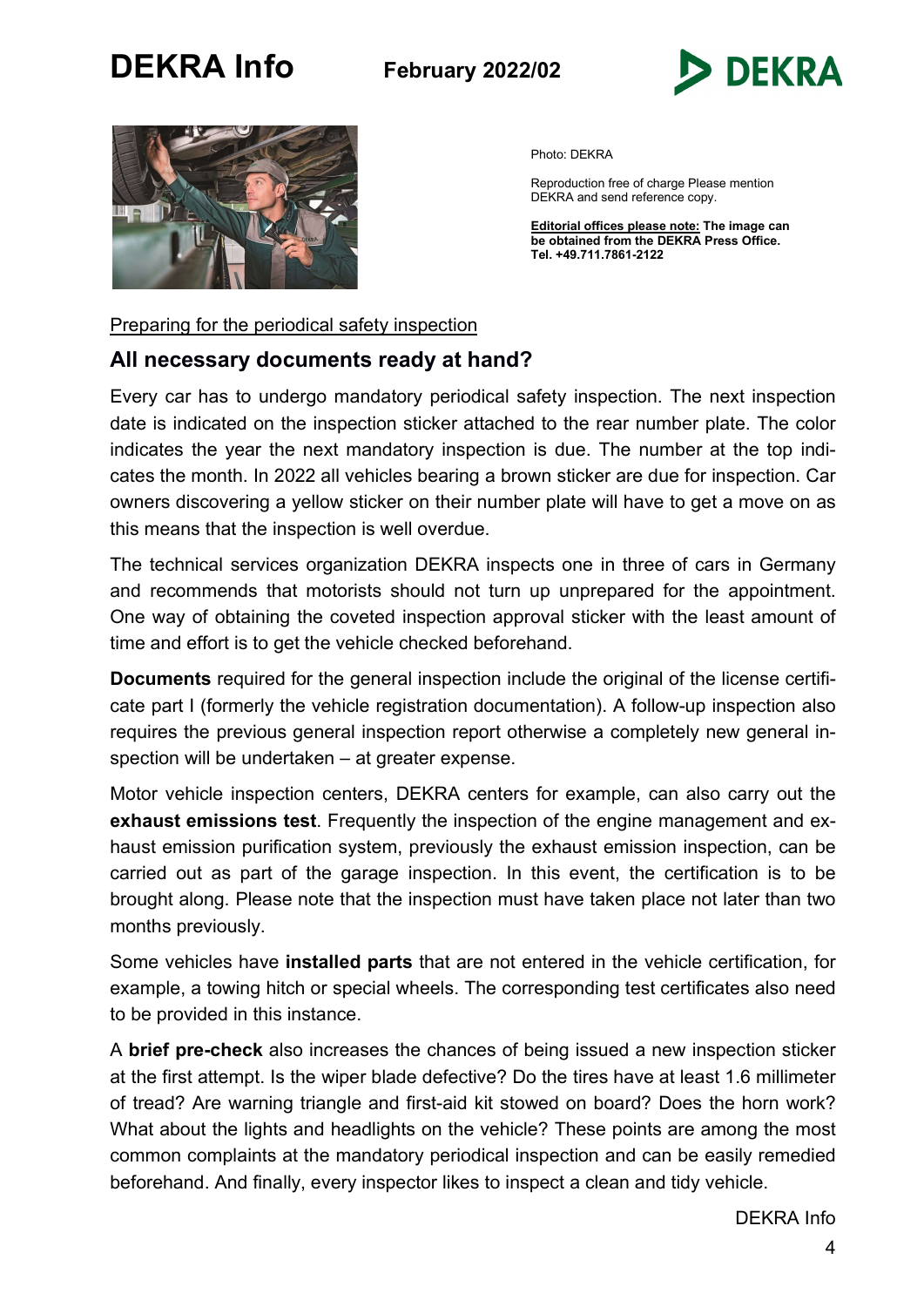



Photo: DEKRA

Reproduction free of charge Please mention DEKRA and send reference copy.

**Editorial offices please note: The image can** be obtained from the DEKRA Press Office. Tel. +49.711.7861-2122

### Gray, black, white: Out and about safely in a trend color?

#### The colorful world of car purchasing

# Gray, black and white the top colors

When choosing a color for their vehicle, most Germans tend to favor a subdued tone. According to a survey carried out by the German Federal Motor Vehicle Authority, in 2020 about 76 percent of buyers of all newly registered vehicles chose the colors gray, black or white. The color gray has a share of 30.5 percent and is the undisputed favorite followed by black (24.1 percent) and white (21.3 percent).

Whereas gray and white have slightly increased in popularity in the past few years, black has been a preferred color for a good decade. Of the more vibrant colors, blue (10.6 percent) and red (6.7 percent) head the field. Their popularity has remained largely constant for a few years now. Black is the favorite color for premium segment brands like Audi, BMW, Jaguar, Lexus, Land Rover, Mercedes and Volvo, but also for the Smart. Gray is also a favorite on these manufacturers' vehicles. The color white is a firm favorite for the brands Mitsubishi, Tesla; red for Alfa Romeo and blue for Dacia.

The choice of car color is subject to fashion trends and is influenced greatly by aesthetic considerations. There is also nothing to be said against them from a safety aspect. In poor visibility, such as, for example, at night, twilight, fog, rain or snowfall, light conditions play a more dominate role in how well and early a vehicle is perceived by other road users. "The car color in itself is of minor importance," explains DEKRA Accident Researcher Luigi Ancona.

"At most the car color might have influenced the occurrence of a critical situation or an accident in a few isolated situations with low color contrasts, because a vehicle had been difficult to pick out. For example, if a camouflage green vehicle is parked in front of a field of corn." Drivers and their driving behavior are far more important than the color of the car. "The greatest safety advantage is a careful and safety-focused driving style," says Ancona. This also means switching on lights as soon as the light conditions begin to worsen and using daytime running lights. The same state of the DEKRA Info